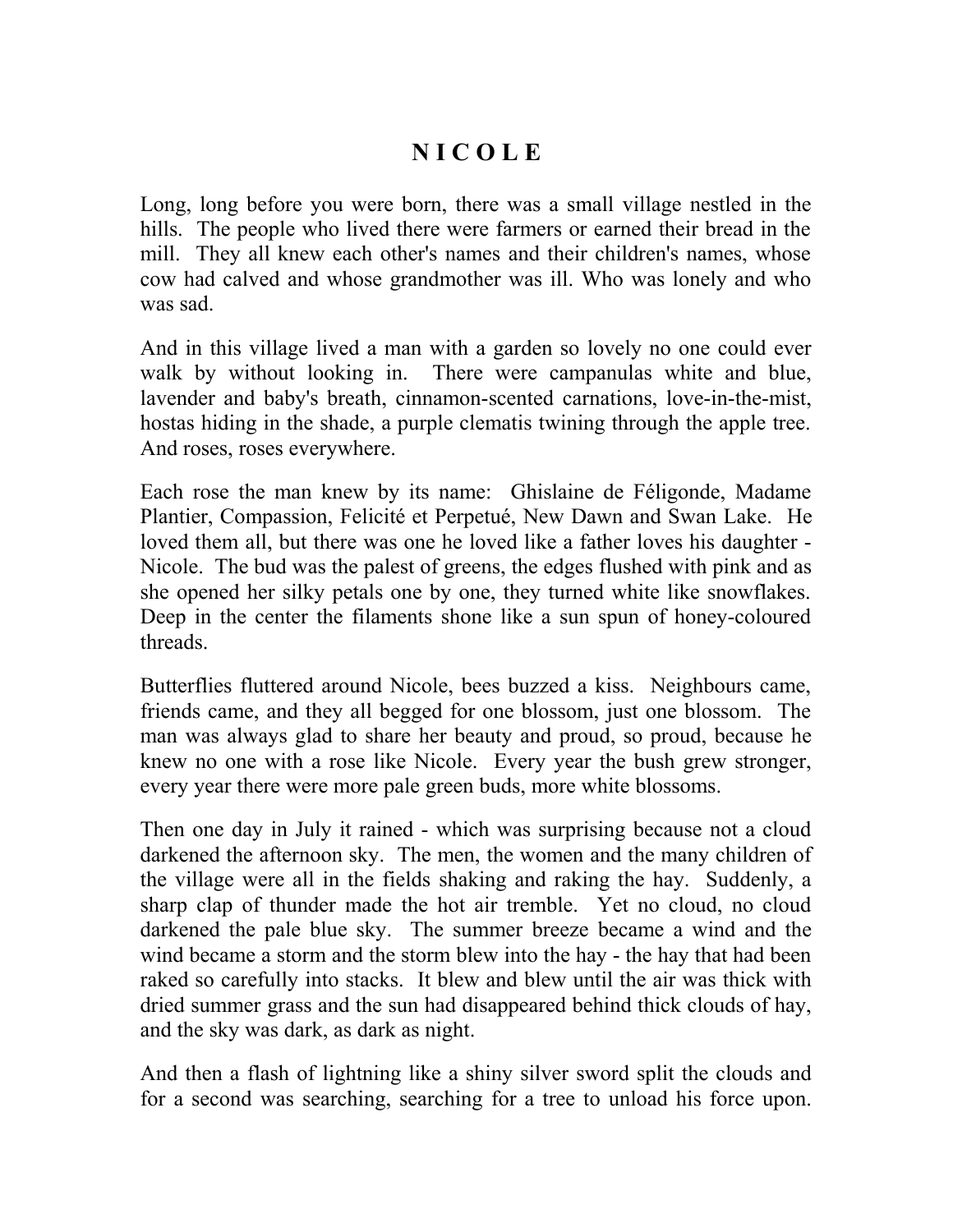But the hay in the air confused the flash, and in his confusion he hit a rose - Nicole. When he saw what his raw and unbound strength had wrongly caused, he tried to pull back. But it was too late. Nicole's stems were burnt, her petals strewing the grass - like snowflakes in summer.

The flash of lightning was ashamed, so ashamed. How could he, the giant of the skies, hit a rose, a mere flower? He thundered his shame at the rain clouds valleys away "Come over at once and cover this village, these fields!" He could not bear to see the black and broken rose, nor the men and women running across the bare stubbles of grass, their arms stretched up to the sky. He could not bear to hear their weeping and wailing, their plaintive cries. "What, oh Lord, shall we feed our cattle through the winter? What, oh Lord, what?"

Slowly, the rain clouds drifted over and single drops began to fall.

The farmers shouldered their rakes and picked up the empty hampers, the women gathered the children, and they all set off for home. The men were still cursing, the women lamenting, the children dragging behind.

Not very far down the road, in the bend by the mill, they nearly bumped into a man coming the opposite way. Not looking where he was going, he was stumbling along blindly - his back bent low, his eyes fixed on the road, tears were streaming down his face. The farmers hardly recognized him - it was the man with the garden, - so small, so old had he become. Now they stopped and asked what his grief was. And he told them about the deadly flash of lightning that had killed Nicole, the rose he had cared for like a father cares for a child, about the snowflakes on the summer grass.

The clouds by now had formed one thick grey mass. "Better heavy than never!" they hailed with glee and poured down tons and tons of sharp and icy pebbles. Quickly, the women grabbed their children, the farmers took the man by the arm and they all ran to the nearest tree to seek shelter.

There, under the ancient beech with branches as wide as a church, they sat down, in their midst, the man with the garden. They put their arms around him, and they all cried. They mourned the loss of Nicole, they mourned the loss of their hay. The afternoon grew into evening and the evening grew into night. And they cried and cried as everyone remembered having lost something dear, someone beloved. They held each other tightly, their closeness closing out some of the pain. Their grief was great, oh so great. When day dawned, the sky remained dark, which was surprising because not